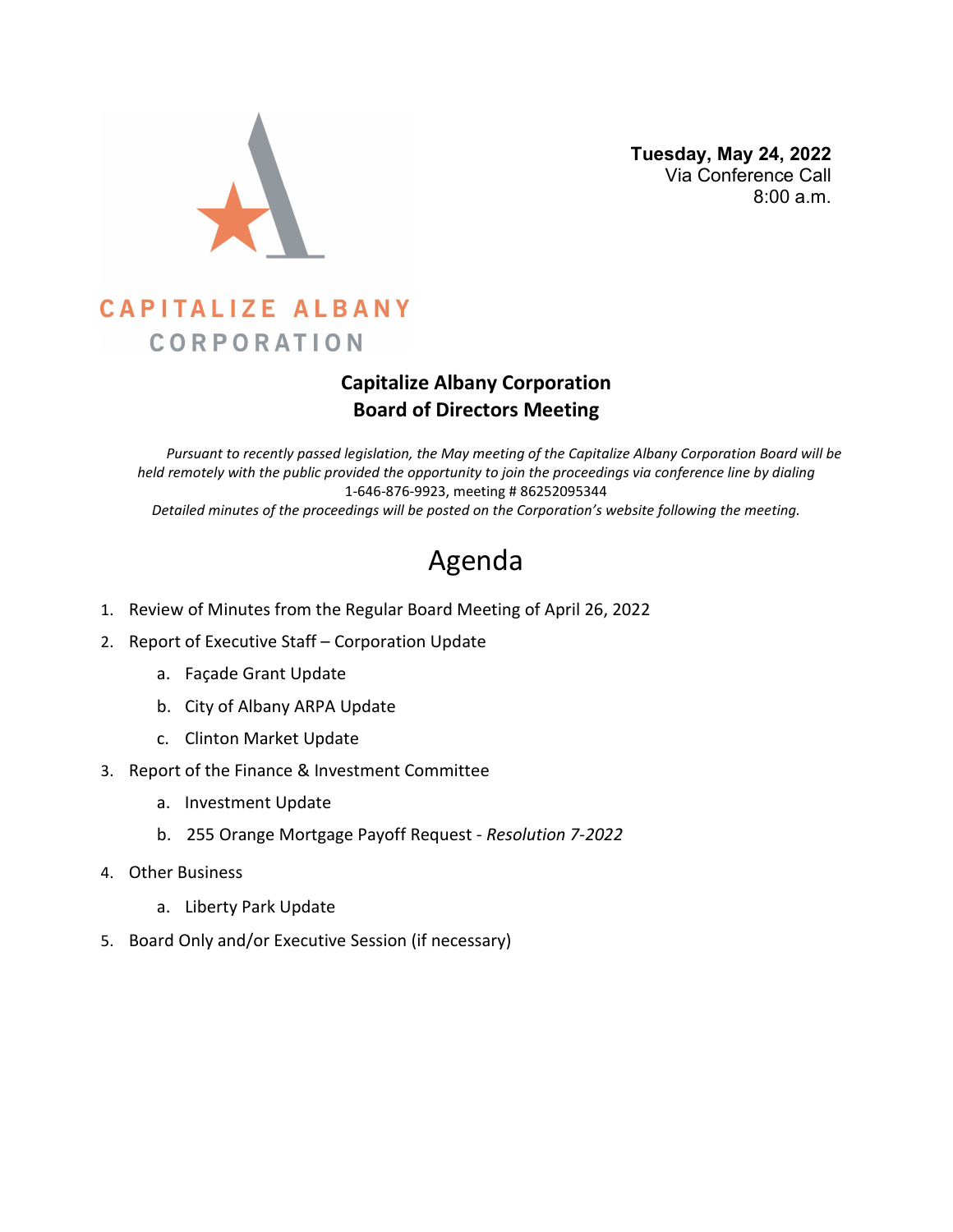## **MINUTES**

**Date of Meeting:** April 26, 2022 **Meeting:** Capitalize Albany Corporation Board Meeting



The meeting of the Capitalize Albany Corporation Board of Directors was held at 8:00 a.m., Tuesday, April 26, 2022, via conference call. Instructions for the public to attend the meeting via conference call were published in the public notice of the meeting. A record of the meeting via the minutes are transcribed below and have been posted to the Corporation's website.

| The following were in attendance:                                                                     |                                                       |                      |  |  |  |  |  |
|-------------------------------------------------------------------------------------------------------|-------------------------------------------------------|----------------------|--|--|--|--|--|
| <b>Board of Directors:</b>                                                                            |                                                       |                      |  |  |  |  |  |
| Michael Castellana                                                                                    | John Vero                                             | Michael Fancher      |  |  |  |  |  |
| <b>Anders Tomson</b>                                                                                  | <b>Heather Briccetti</b>                              | Anthony Gaddy        |  |  |  |  |  |
| John Harris                                                                                           | Sonya del Peral                                       | <b>Matthew Peter</b> |  |  |  |  |  |
| Karen Torrejon                                                                                        | Havidan Rodriguez                                     | David Parente        |  |  |  |  |  |
| Staff: Sarah Reginelli, Thomas Conoscenti, Ashley Mohl, Andy Corcione, Mike Bohne, Emma Fullem, Renee |                                                       |                      |  |  |  |  |  |
| McFarlin, and Erin Grace                                                                              |                                                       |                      |  |  |  |  |  |
|                                                                                                       | Others: Tom Owens, Esq., Amy Thompson and Mark Opalka |                      |  |  |  |  |  |
| Excused Members: Kaweeda Adams                                                                        |                                                       |                      |  |  |  |  |  |
|                                                                                                       |                                                       |                      |  |  |  |  |  |

Chairman Michael Castellana called the regular meeting of the Capitalize Albany Corporation ("Corporation") Board to order at 8:04 a.m.

#### **Review of the minutes from the Regular Meeting of March 22, 2022**

The Board reviewed the minutes of the March 22, 2022, Regular Board meeting. A motion to approve the minutes was made by Anders Tomson and seconded by John Vero. A vote being taken, the motion passed with all members voting aye.

#### **Report of Executive Staff – Corporation Update**

Staff presented an update on ongoing projects and various economic development activities. Staff and the Board discussed items related to the recently passed NYS budget, including \$750 million for Wadsworth Center at the Harriman Campus, and the FAST NY program, designed to attract large scale technology and manufacturing firms to sites across the state. Staff reported \$5 million had been included in the state budget for a NYS DOT 787 redesign feasibility study, along with a number of other programs and expenditures directly relevant to local economic development. Staff updated the Board regarding Governor Hochul's Regional Economic Development Council Round XII Consolidated Funding Application (CFA) process set to open in early May. Staff reported on the resignation of two long-standing IDA/CRC Board members. Staff updated the Board on the City of Albany's ARPA process, including the two applications submitted on behalf of Capitalize Albany Corporation which have progressed to the next phase of the application process. In addition, staff updated the board of ongoing efforts to secure additional funding for the Clinton Market Collective project.

#### **Report of the Finance & Investment Committee**

Anders Tomson and Mark Opalka of BST provided a summary of the quarterly financials and investment results. It was reported that on a pre-audit basis, through March 31, 2022, Capitalize Albany Corporation had a net loss of \$307,554 compared to a projected a year-to-date (YTD) budgeted net loss of \$212,878. For comparison, BST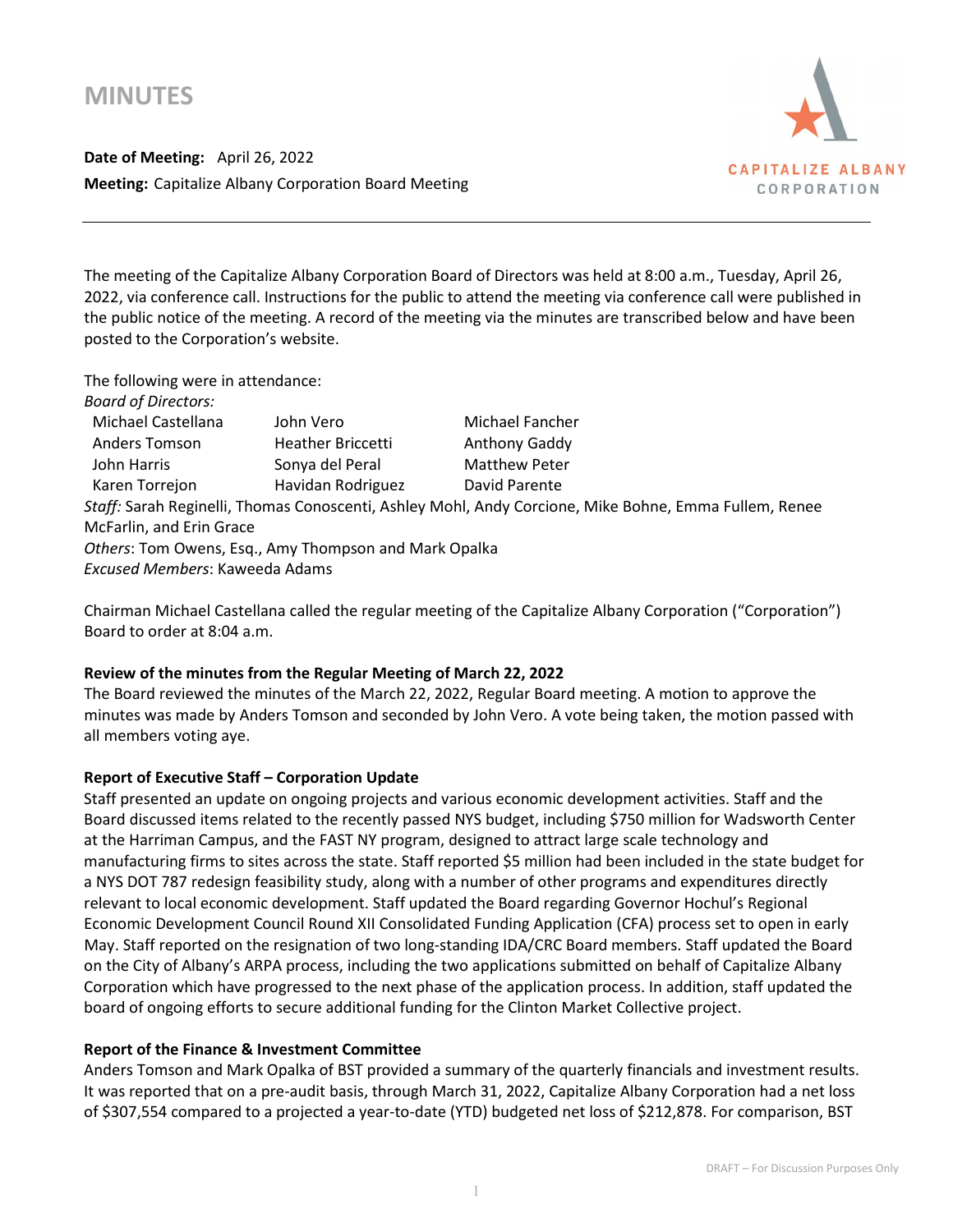reported on the Corporation's net loss of \$174,634 as of March 31, 2021 and described the variation as predominantly due to investment performance.

#### **Other Business**

Chairman Michael Castellana asked for a motion to enter executive session for the purposes of the discussion of the proposed acquisition, sale, or lease of a property within Liberty Park, as the discussion publicly would substantially affect the value thereof. The motion was made by Heather Briccetti, seconded by Havidan Rodriguez, and the Board entered executive session at 8:32 a.m.

Michael Fancher joined the meeting and Executive Session at 8:34 a.m.

#### **Report of the Governance Committee**

At 8:44 the Executive Session continued for the Report of the Governance Committee to discuss both matters leading to the appointment of particular individuals as well as the financial and employment history of a particular person. Staff, with the exception of the President, left the meeting at 8:44. The President left the meeting at 9:14 a.m.

Upon a motion made by John Vero and seconded by Heather Briccetti, the Board voted unanimously to exit executive session at 9:28 a.m. No action was taken during executive session.

The President rejoined the meeting at 9:28 a.m.

The Board and Staff discussed *Resolution 4-2022, Amendment of Compensation Policy*. A motion to adopt *Resolution 4-2022, Amendment of Compensation Policy* was made by Anders Tomson and seconded by Heather Briccetti. The motion was passed with all members voting aye.

The Board and Staff discussed *Resolution 5-2022, Amendment of 2022 Corporate Officers*. A motion to adopt *Resolution 5-2022, Amendment of 2022 Corporate Officers* was made by Anthony Gaddy and seconded by Anders Tomson. The motion was passed with all members voting aye.

The Board and Staff discussed *Resolution 6-2022, Reasonableness of Officers Compensation*. A motion to adopt *Resolution 6-2022, Reasonableness of Officers Compensation* was made by John Harris and seconded by Michael Fancher. The motion was passed with all members voting aye.

#### **Other Business**

Staff reminded the Board that the annual financial disclosure forms which had previously been distributed are due in May and asked that forms be returned as soon as possible. Staff also summarized recently-passed State legislation regarding open meetings law. The Board discussed the possibility of a future resolution related to virtual attendance at Board and Committee meetings. The Board discussed various economic development matters including an upcoming U.S. Black Chambers visit to Albany.

#### **Adjournment**

There being no further business, a motion to adjourn was made by David Parente and seconded by John Vero. By unanimous vote, the Capitalize Albany Corporation Board meeting was adjourned at 9:34 a.m.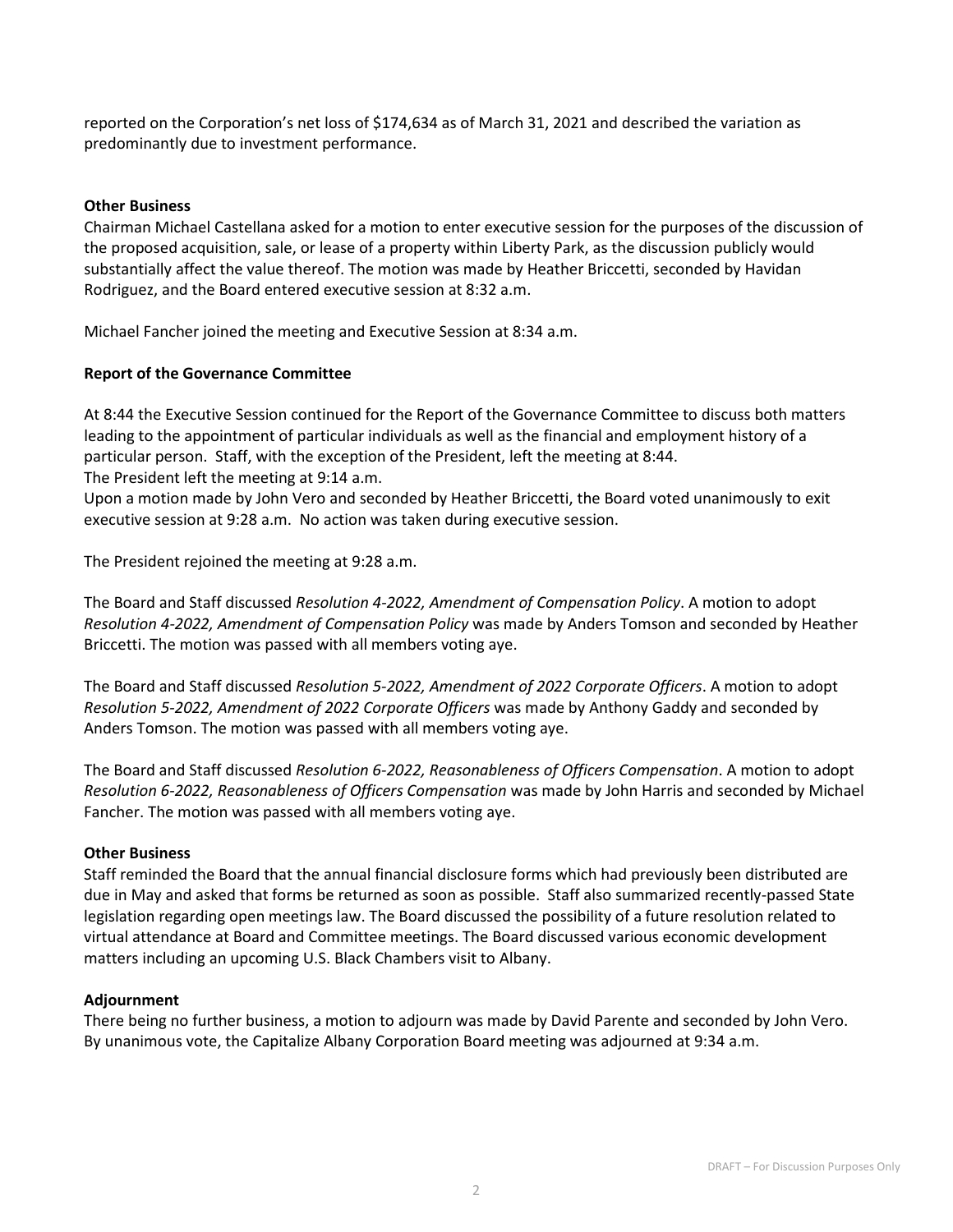### **RESOLUTION 7-2022 OF THE CAPITALIZE ALBANY CORPORATION**

**WHEREAS**, the mission of the Capitalize Albany Corporation ("CAC") is to facilitate strategic economic development and stimulate transformative investment throughout the City of Albany, making New York's Capital a vibrant place to thrive; and

**WHEREAS**, in support of its mission, CAC has entered into real estate development transactions related to vacant or underutilized properties where rehabilitation/construction/redevelopment of such properties would likely result in a positive effect on the community; and

**WHEREAS**, in 1993, CAC entered into a Mortgage Agreement (the "Mortgage" or "Note") with Albany Center for Economic Success (ACES/ the "Borrower") on 255 Orange Street and 236 Clinton Avenue for \$220,000; and

**WHEREAS**, in 1999, CAC approved a modification to the Note that suspended payments of principal and interest due until 2000; and

**WHEREAS**, in 2000, CAC approved a modification to the Note that suspended payments of principal and the accrual and payment of interest due until either ACES became a profitable organization or sold the property; and

**WHEREAS**, the outstanding balance on the Note is \$220,000 of principal and approximately \$190,000 of accrued interest; and

**WHEREAS**, ACES has contacted the Corporation to offer the outstanding principal amount of \$220,000 for satisfaction of the Note;

**WHEREAS,** ACES has requested the Modification for the express purpose of enabling the development ("Development") of an approximately \$12 million, 48,000 square foot mixed-use development that includes approximately 31 affordable housing units, 10,000 square feet of retail incubation space and associated community/service space on the 236 Clinton Avenue parcel as a joint venture with Home Leasing, LLC; and

**WHEREAS**, the CAC staff and Finance and Investment Committee have reviewed the request and recommend approval of the borrower's settlement offer in support of the proposed Development;